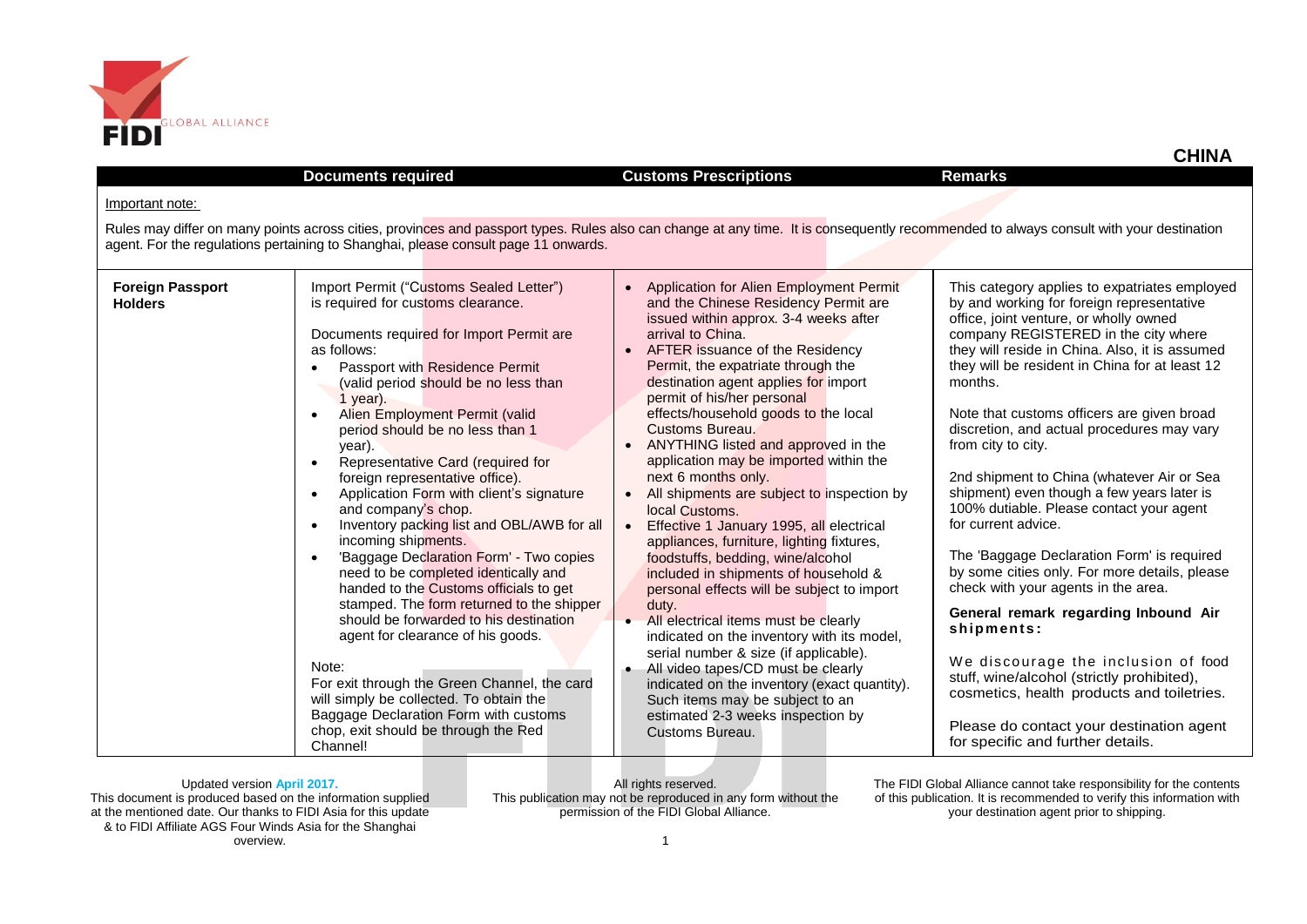

|                           |                                                                               |                                                                                                                                                                                                                                                                                                                                                                                                                                                                                                                                           | איווו י                                                                                                                                                                                                                                                                                                                                                                                                                                                                                                                                                                                                                                                                                                                                                                                                                                                                                   |
|---------------------------|-------------------------------------------------------------------------------|-------------------------------------------------------------------------------------------------------------------------------------------------------------------------------------------------------------------------------------------------------------------------------------------------------------------------------------------------------------------------------------------------------------------------------------------------------------------------------------------------------------------------------------------|-------------------------------------------------------------------------------------------------------------------------------------------------------------------------------------------------------------------------------------------------------------------------------------------------------------------------------------------------------------------------------------------------------------------------------------------------------------------------------------------------------------------------------------------------------------------------------------------------------------------------------------------------------------------------------------------------------------------------------------------------------------------------------------------------------------------------------------------------------------------------------------------|
|                           | <b>Documents required</b>                                                     | <b>Customs Prescriptions</b>                                                                                                                                                                                                                                                                                                                                                                                                                                                                                                              | <b>Remarks</b>                                                                                                                                                                                                                                                                                                                                                                                                                                                                                                                                                                                                                                                                                                                                                                                                                                                                            |
|                           |                                                                               | Any items containing pornographic and<br>subversive material will be confiscated and a<br>fine may be levied on the owner:<br>Asian/Chinese antiques must be indicated<br>$\bullet$<br>on the inventory with a separate demand to<br>local Customs to register them for re-<br>export. There is no guarantee that such<br>items will be allowed out of the country.<br>Importation of Asian/Chinese antiques into<br>China is not recommended.<br>Fax machines, photocopy machines are<br>$\bullet$<br>NOT ALLOWED in personal shipments. |                                                                                                                                                                                                                                                                                                                                                                                                                                                                                                                                                                                                                                                                                                                                                                                                                                                                                           |
| <b>Returning citizens</b> | Original passport showing a stay of at least<br>$\bullet$<br>one year abroad. | Please note the following regarding<br>shipments to China for returning Chinese<br>Nationals POE SHANGHAI.<br>This is applicable for returning Chinese<br>nationals without proof of foreign residency<br>(e.g. Green Cards). The import application of<br>returning Chinese national with proof of<br>foreign residency is same as foreign passport<br>holder.<br>If following items are included in a sea shipment,<br>additional explanation letters and special<br>approval from Senior customs official needs to<br>be obtained.     | Effective August 1, 2015 Shanghai Customs<br>is again applying an existing rule for returning<br>Chinese citizens. We have been watching<br>this carefully and can now advise that:<br>1.<br>Upon the arrival of a returning<br>Chinese national at the Shanghai airport, they<br>will be required to declare the value of their<br>accompanying flight luggage at the same time<br>as collecting the Baggage Declaration<br>Form. It is therefore important to remind the<br>client of this when giving advice on what will<br>happen in Shanghai. The amount declared<br>for the luggage will be deducted from the<br>shipper's duty free allowance of RMB<br>5,000.00. We would recommend each<br>shipper to declare a modest value at the<br>airport in order to leave the bulk of the duty<br>free for the HHG's shipment. If the shipper<br>declares more than RMB 5,000.00 for his |

Updated version **April 2017.** This document is produced based on the information supplied at the mentioned date. Our thanks to FIDI Asia for this update & to FIDI Affiliate AGS Four Winds Asia for the Shanghai overview.

All rights reserved. This publication may not be reproduced in any form without the permission of the FIDI Global Alliance.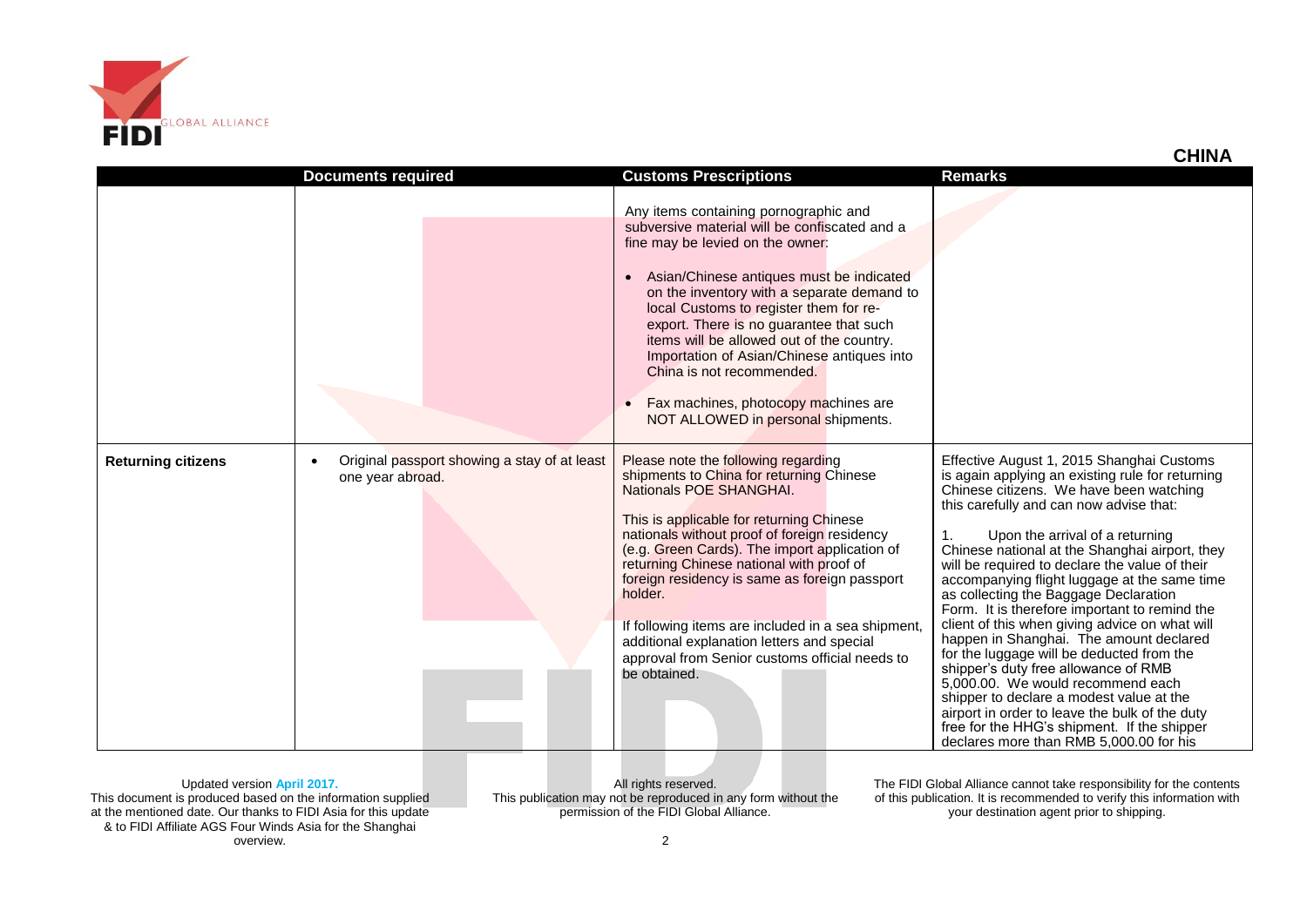

|                                                                | <b>Documents required</b>                                                                                                                                                                                                                                                                                                                                                                                                                                                   | <b>Customs Prescriptions</b>                                    | <b>Remarks</b>                                                                                                                                                                                                                                                                                                                                                                                                                                                                                                                                                                                                                                                   |
|----------------------------------------------------------------|-----------------------------------------------------------------------------------------------------------------------------------------------------------------------------------------------------------------------------------------------------------------------------------------------------------------------------------------------------------------------------------------------------------------------------------------------------------------------------|-----------------------------------------------------------------|------------------------------------------------------------------------------------------------------------------------------------------------------------------------------------------------------------------------------------------------------------------------------------------------------------------------------------------------------------------------------------------------------------------------------------------------------------------------------------------------------------------------------------------------------------------------------------------------------------------------------------------------------------------|
|                                                                |                                                                                                                                                                                                                                                                                                                                                                                                                                                                             |                                                                 | luggage, it will be subject to tax & duty and<br>will be required to be paid at the time of entry<br>at the airport. Previously when a shipper<br>went to Customs to obtain The Baggage form<br>he was not asked to declare anything.<br>During the clearance of the HHG<br>2.<br>shipment, the duty free amount (e.g. RMB<br>5,000.00 minus declared luggage) will be<br>assessed for tax and duty. This is slightly<br>different from the existing rule which gave the<br>returning Chinese national the benefit of duty<br>free for clothes, a certain amount of books,<br>kitchenware etc. This now all comes under<br>the RMB 5,000.00 duty free allowance. |
| Removal goods -<br><b>Personnel from</b><br><b>News Agency</b> | Import Permit is required for<br>customs clearance.<br>Documents required for Import Permit is<br>as follows:<br>• Passport with Residence Permit.<br>• Journalist Card.<br>• News Agency Certificate.<br>• Customs Registration Book.<br>• Customs Application Form with<br>client's signature and News Agency<br>chop.<br>• Inventory packing list and OBL/AWB for<br>all incoming shipments.<br>• Original Delivery order for sea and copy<br>of arrival notice for air. | Customs regulation is same as foreign<br>enterprise expatriate. |                                                                                                                                                                                                                                                                                                                                                                                                                                                                                                                                                                                                                                                                  |

Updated version **April 2017.** This document is produced based on the information supplied at the mentioned date. Our thanks to FIDI Asia for this update & to FIDI Affiliate AGS Four Winds Asia for the Shanghai overview.

All rights reserved. This publication may not be reproduced in any form without the permission of the FIDI Global Alliance.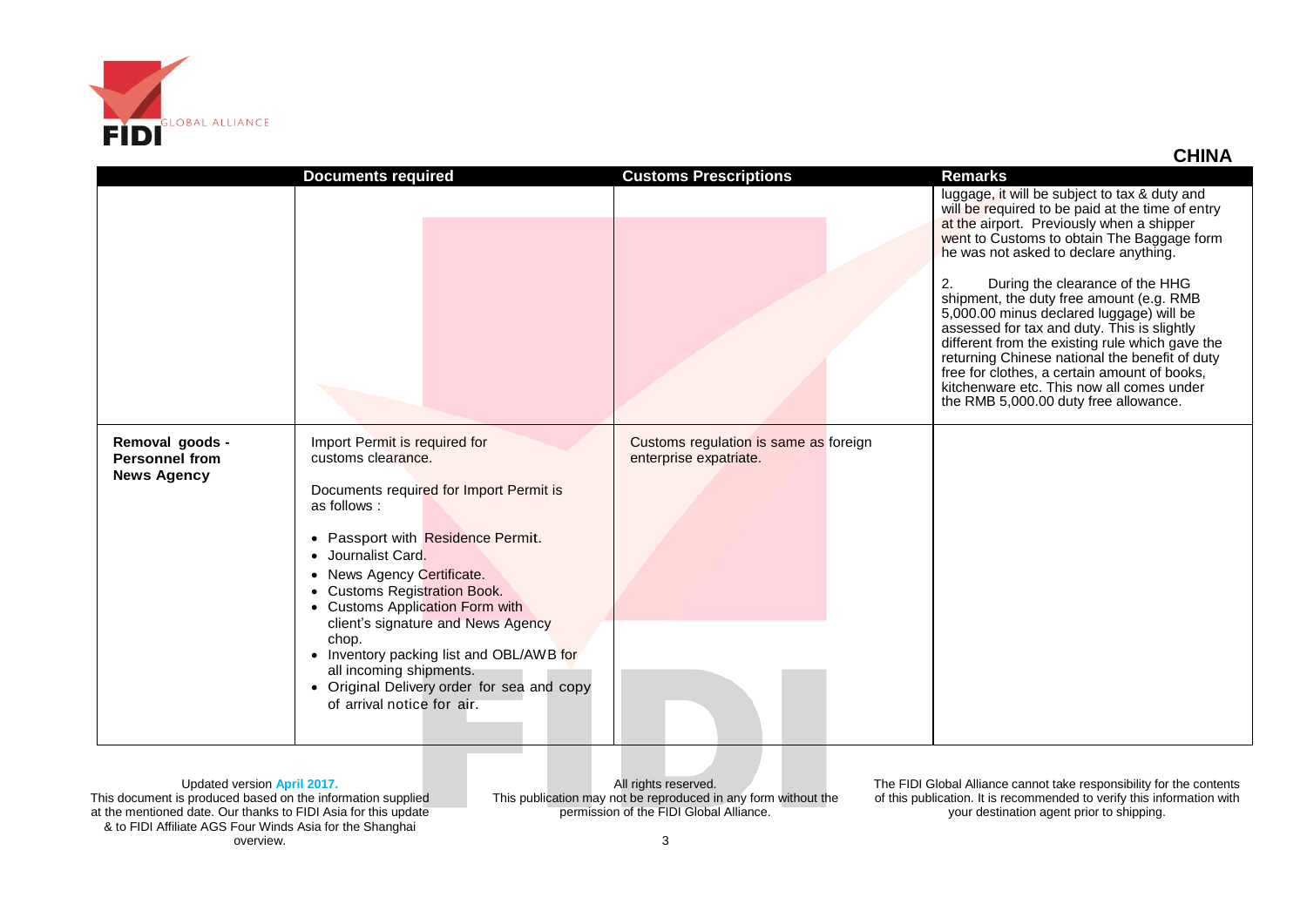

| HIN |  |
|-----|--|
|     |  |

|                                            |                                                                                                                                                                                                                                                                                                                                                                                                                                                                                      |                                                                                                                                                                                                                                                                                                                                                                                                                                                                                                                                                                                      | <b>CHINA</b>                                                                                                                                                                                                                                                                                                                                                                                                                                                                                                                                                                                                                                                                                                                                                                                                                              |
|--------------------------------------------|--------------------------------------------------------------------------------------------------------------------------------------------------------------------------------------------------------------------------------------------------------------------------------------------------------------------------------------------------------------------------------------------------------------------------------------------------------------------------------------|--------------------------------------------------------------------------------------------------------------------------------------------------------------------------------------------------------------------------------------------------------------------------------------------------------------------------------------------------------------------------------------------------------------------------------------------------------------------------------------------------------------------------------------------------------------------------------------|-------------------------------------------------------------------------------------------------------------------------------------------------------------------------------------------------------------------------------------------------------------------------------------------------------------------------------------------------------------------------------------------------------------------------------------------------------------------------------------------------------------------------------------------------------------------------------------------------------------------------------------------------------------------------------------------------------------------------------------------------------------------------------------------------------------------------------------------|
|                                            | <b>Documents required</b>                                                                                                                                                                                                                                                                                                                                                                                                                                                            | <b>Customs Prescriptions</b>                                                                                                                                                                                                                                                                                                                                                                                                                                                                                                                                                         | <b>Remarks</b>                                                                                                                                                                                                                                                                                                                                                                                                                                                                                                                                                                                                                                                                                                                                                                                                                            |
| Removal goods<br>- Diplomatic<br>personnel | Import Permit is required for customs clearance<br>and has to be applied by the Embassy.<br>Documents required for Import Permit is<br>as follows:<br>Diplomatic Card<br>Passport<br>Original AWB/or OBL with embassy's<br>chop<br>Shipment arrival notice from local shipping<br>$\bullet$<br>agent (both for sea and air shipment)<br>Inventory packing list with embassy's chop<br>$\bullet$<br>Application form with authorized<br>signature from Embassy and<br>embassy's chop. | No customs inspection on diplomatic shipment.<br>No duty on diplomatic shipment.<br>Quarantine inspection are more common<br>depending on content of the shipment.<br>Vehicles for diplomats will undergo quarantine<br>check.<br>Diplomats are restricted to one motor vehicle per<br>diplomatic card.                                                                                                                                                                                                                                                                              | • Note that though customs inspection<br>almost never happen, they actually<br>can. Customs has to be authorized by<br>the Ministry of Foreign Affairs that<br>needs to have notified the concerned<br>diplomatic mission and gotten their<br>approval.<br>• Diplomats may import alcohol duty<br>free and should consult with their<br>diplomatic mission beforehand for any<br>restrictions that may apply.                                                                                                                                                                                                                                                                                                                                                                                                                             |
| <b>Visas</b>                               |                                                                                                                                                                                                                                                                                                                                                                                                                                                                                      | It is recommended to ask shippers to opt for<br>multi-years visa.<br>Applicable in Shanghai as from 22 July 2016:<br>Shanghai Foreign Investment Commercial<br>Bureau (SFICB) requires pre-assessment of the<br>Chinese Visa Invitation Letter application<br>documents before issuance of official Invitation<br>Letter for foreign applicants.<br>This Invitation Letter is for purposes of the entry<br>Z-visa, M-visa and F-visa application at the<br>Chinese Embassies / Consulates abroad.<br>Total processing time for the Chinese Visa<br>Invitation Letter: 5 working days | China continues to have restrictions on issuing<br>Multiple Journey/Entry Visas to all foreigners.<br>The maximum duration of stay for business visa<br>holders and for tourist visa holders will be<br>determined by the Chinese consulate overseas<br>as to whether the visa will be issued for 30, 60<br>or 90 days respectively.<br>Starting Nov 1, 2016, Shanghai and a few other<br>places spearheaded a pilot program (point<br>based system) to roll out the unified work<br>permit. This has been rolled out nationwide on<br>April 1, 2017 and means there are no longer<br>people classified as expert. Even these will<br>have a work permit and it will streamline both<br>immigration and customs. The main goal of this<br>reform is to ensure that all provinces handle<br>immigration cases in a similar manner and that |

All rights reserved. This publication may not be reproduced in any form without the permission of the FIDI Global Alliance.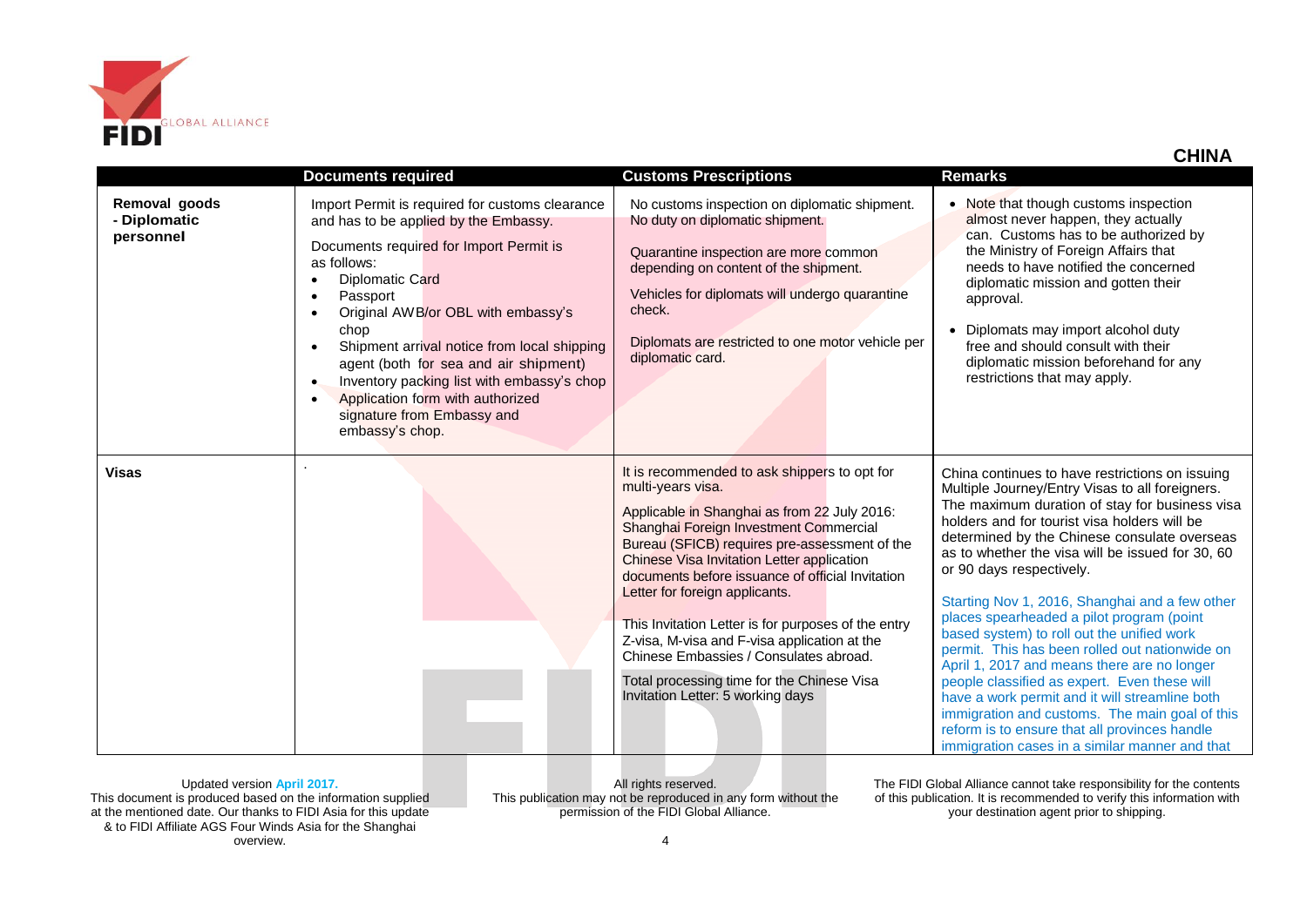

|              |                                                                                                                                                                                                                                                                                             |                                                                                                                                                                                                                                                                                                                                                                                                                                                         | איווו י                                                                                                                                                                                                                                                                                                                                                                                                                                                                                                                                                                                                                                                                           |
|--------------|---------------------------------------------------------------------------------------------------------------------------------------------------------------------------------------------------------------------------------------------------------------------------------------------|---------------------------------------------------------------------------------------------------------------------------------------------------------------------------------------------------------------------------------------------------------------------------------------------------------------------------------------------------------------------------------------------------------------------------------------------------------|-----------------------------------------------------------------------------------------------------------------------------------------------------------------------------------------------------------------------------------------------------------------------------------------------------------------------------------------------------------------------------------------------------------------------------------------------------------------------------------------------------------------------------------------------------------------------------------------------------------------------------------------------------------------------------------|
|              | <b>Documents required</b>                                                                                                                                                                                                                                                                   | <b>Customs Prescriptions</b>                                                                                                                                                                                                                                                                                                                                                                                                                            | <b>Remarks</b><br>for those qualified applicants, the process be<br>standardized and streamlined.                                                                                                                                                                                                                                                                                                                                                                                                                                                                                                                                                                                 |
|              |                                                                                                                                                                                                                                                                                             |                                                                                                                                                                                                                                                                                                                                                                                                                                                         | For Guangzhou: invitation Letter" should be<br>applied at The Bureau of Foreign Trading and<br>Economic Corporation of Guangzhou<br>Municipality, if the inviting company is a Municipal<br>enterprise; 'Invitation Letter' should be applied at<br>Department of Foreign Trade and Economic<br>Corporation of Guangdong Province, if the inviting<br>company is a Provincial enterprise.<br>There should be little impact to the overall<br>application and immigration process however<br>there is expected to be an additional application<br>processing fee of approximately RMB 1,000 for<br>the later.<br>Other cities in Guangdong Province don't have<br>such regulation. |
| <b>Books</b> | Documentation to support the appeal to<br>customs:<br>• Original Passport with entry exit stamps<br>indicating at least one year residence<br>overseas.<br>• Original completed Baggage Declaration<br>Form and stamped by customs upon<br>entry (This is a MUST for returning<br>Chinese). | For Returning Chinese:<br>Anything over 10 books will be dutiable,<br>and an explanation letter is required.<br>The explanation letter needs to be as<br>detailed as possible, stating where the<br>books where purchased (China or<br>abroad), how many books, what titles<br>and the value of the books. If books are<br>related to work / study. Novels and<br>entertaining literature would cause<br>problems.<br>Should not be more than 50 books. | In some cities there is quantity limitation on the<br>books importation to China for Foreign Passport<br>holders as well, please check with your<br>destination agent for further information.                                                                                                                                                                                                                                                                                                                                                                                                                                                                                    |

Updated version **April 2017.** This document is produced based on the information supplied at the mentioned date. Our thanks to FIDI Asia for this update & to FIDI Affiliate AGS Four Winds Asia for the Shanghai overview.

All rights reserved. This publication may not be reproduced in any form without the permission of the FIDI Global Alliance.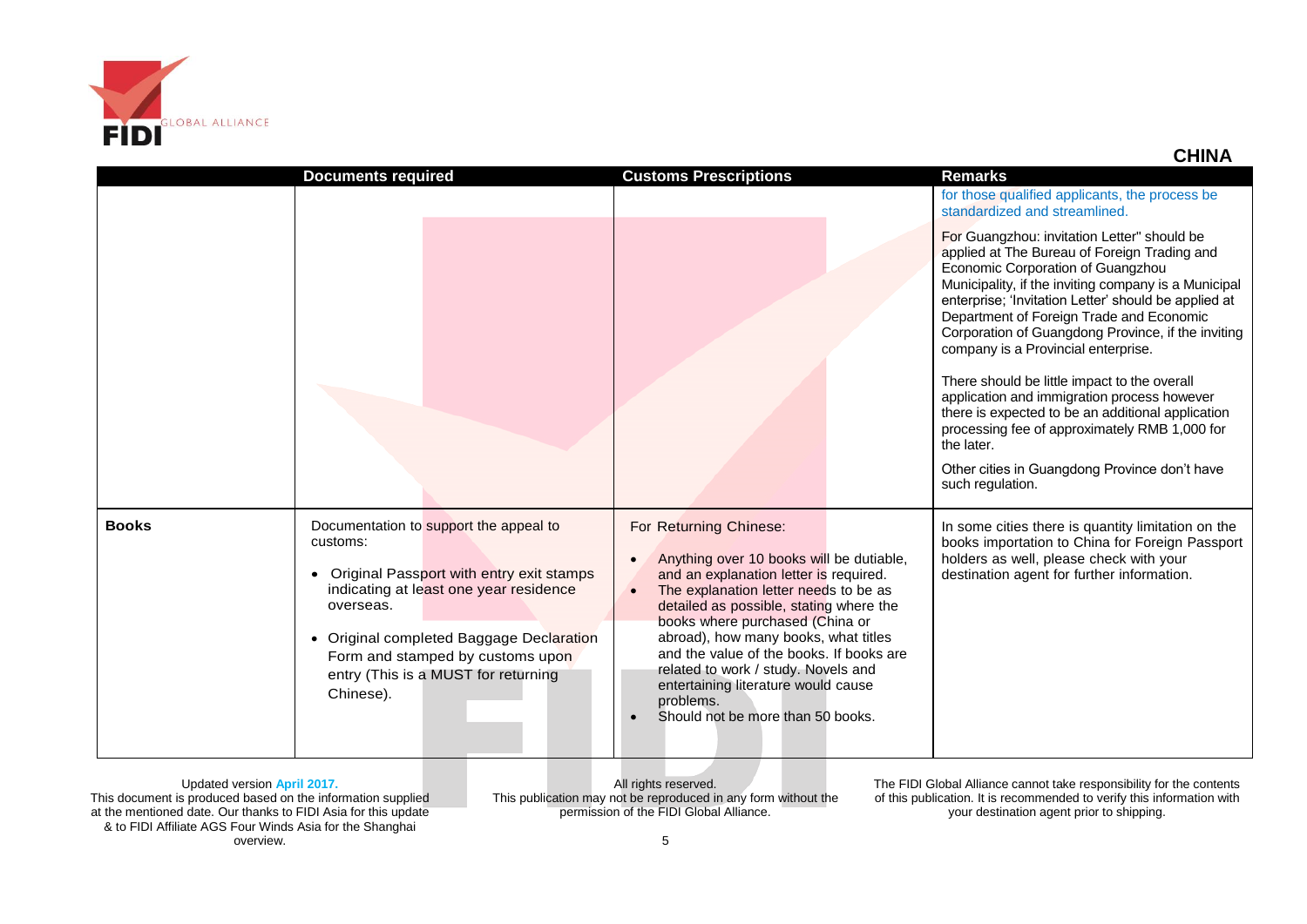

|                  | <b>Documents required</b>                                                                                                                                                                                                                                                                                                                                                                        | <b>Customs Prescriptions</b>                                                                                                                                                                                   | <b>Remarks</b>                                                                                                                                                                                     |
|------------------|--------------------------------------------------------------------------------------------------------------------------------------------------------------------------------------------------------------------------------------------------------------------------------------------------------------------------------------------------------------------------------------------------|----------------------------------------------------------------------------------------------------------------------------------------------------------------------------------------------------------------|----------------------------------------------------------------------------------------------------------------------------------------------------------------------------------------------------|
| <b>CD-DVD</b>    | Business License (Copy with Company<br>$\bullet$<br>Chop).<br>Employment Letter from the company.<br>$\bullet$<br>Explanation Letter needs to be<br>$\bullet$<br>handwritten in Chinese by the shipper.                                                                                                                                                                                          | For Returning Chinese:<br>Anything over 20 pcs will be dutiable.<br>Explanation letter has to be issued,<br>stating on where the discs were<br>purchased, and what titles.<br>Should not be more than 100 pcs. | In some cities there is quantity limitation on the<br>CD/DVDs importation to China for Foreign<br>Passport Holder as well.<br>Please check with your destination agent for<br>further information. |
| <b>Furniture</b> |                                                                                                                                                                                                                                                                                                                                                                                                  | Ban on import on furniture for returning<br>Chinese.<br>Import can be tried with explanation letter;<br>special approval needs to be obtained from<br>Senior Customs official.                                 |                                                                                                                                                                                                    |
| Piano            |                                                                                                                                                                                                                                                                                                                                                                                                  | Please request information before<br>dispatching shipments.                                                                                                                                                    | Grand pianos can NOT be imported to<br>Shanghai any more unless client is a<br>musician or music teacher in professional<br>conservatory of music.                                                 |
| Office items     | Import Permit is required for customs<br>clearance.<br>Documents required for Import Permit: :<br>Inventory packing list.<br>Pro-forma invoice.<br>Original AWB/OBL.<br>Company's Business License.<br>Company's Customs Registration book.<br>Application form with company's chop.<br>Importing items list approved by customs<br>$\bullet$<br>(applicable to J-V or wholly owned<br>company). | Office items are subject to be inspected<br>and dutiable.                                                                                                                                                      | Office items importation to China is<br>complicated due to the Quarantine<br>Regulation; please contact your agent before<br>despatch.                                                             |

All rights reserved. This publication may not be reproduced in any form without the permission of the FIDI Global Alliance.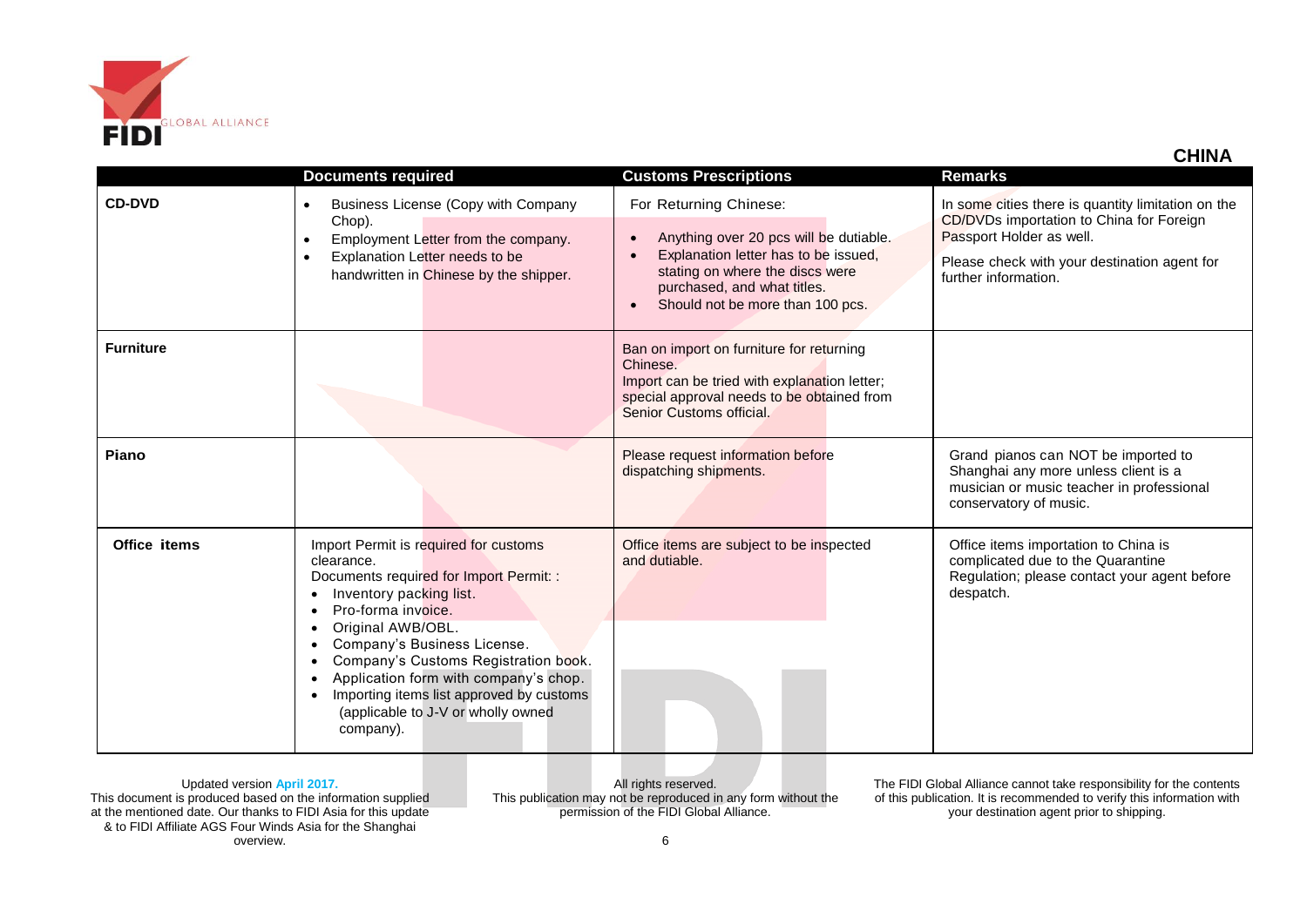

| :HIN, |
|-------|
|-------|

|                           |                                                                                                                                                                                                                                                                     |                                                                                                                                                                                                                                                                                                                                                                                                                                                                                                                                               | <b>CHINA</b>                                                                                                                                                                                                                                                                               |
|---------------------------|---------------------------------------------------------------------------------------------------------------------------------------------------------------------------------------------------------------------------------------------------------------------|-----------------------------------------------------------------------------------------------------------------------------------------------------------------------------------------------------------------------------------------------------------------------------------------------------------------------------------------------------------------------------------------------------------------------------------------------------------------------------------------------------------------------------------------------|--------------------------------------------------------------------------------------------------------------------------------------------------------------------------------------------------------------------------------------------------------------------------------------------|
|                           | <b>Documents required</b>                                                                                                                                                                                                                                           | <b>Customs Prescriptions</b>                                                                                                                                                                                                                                                                                                                                                                                                                                                                                                                  | <b>Remarks</b>                                                                                                                                                                                                                                                                             |
| <b>Cars and Mini-vans</b> | Import Permit is required for customs<br>$\bullet$<br>clearance.<br>Documents required for Import Permit are<br>$\bullet$                                                                                                                                           | Import restrictions are governed at the<br>local level.<br>Import duty and taxes are applicable and                                                                                                                                                                                                                                                                                                                                                                                                                                           | Contact your agent for specific advice<br>and information.<br>Non-Diplomatic Cars and Mini-vans                                                                                                                                                                                            |
|                           | the same as household goods.<br>Effective January 01, 2008, any automobile<br>$\bullet$<br>imported into China that was manufactured<br>prior to January 1, 2005 must comply with<br>Euro IV standards and requires an<br>environmental and mechanical inspection.  | duty free for diplomats.<br>Only diplomat can import used cars.                                                                                                                                                                                                                                                                                                                                                                                                                                                                               | importation to China - not allowed.<br>Please contact your agent for more<br>information.                                                                                                                                                                                                  |
| Food                      | Must be dry goods in original/sealed<br>$\bullet$<br>packaging, canned or vacuum<br>packed.<br>Cannot be fresh, dairy, eggs,<br>$\bullet$<br>honey, unprocessed grains;<br>seeds; nuts, live plants/bulbs or<br>any perishables (no live animals or<br>fresh milk). | Only a small quantity of acceptable foodstuff<br>for private consumption can be sent within the<br>following parameters, e.g., one small carton for<br>an air shipment and two-three small cartons for<br>a sea shipment (nothing by air to POE<br>Chengdu).<br>Food, essence or extract from eggs including                                                                                                                                                                                                                                  | Shanghai Customs pulls all food items from<br>both Air and Sea shipments inbound to<br>China. While this is still not occurring on all<br>shipment to Shanghai, we recommend not to<br>include food in Air or Sea shipments if<br>possible.<br>Other China location: The inclusion of food |
|                           | Milk powder is not allowed.<br>$\bullet$<br>Chicken essence, beef or chicken<br>$\bullet$<br>extract not allowed.<br>No meat products and/or meat by-<br>products allowed. This includes all<br>forms of pet food.<br>For Beijing, no alcohol.                      | egg white, poultry and birds found in any of the<br>food items from the following 21 countries will<br>be confiscated and destroved.<br>Quarantine Division may add more countries to<br>the list if there is a spread of the bird flu:<br>1. Cambodia, 2. Chile, 3. Greece, 4. Hong<br>Kong, 5. Indonesia, 6. Italy, 7. Japan, 8.<br>Kazakhstan, 9. Laos, 10. Malaysia, 11.<br>Mongolia, 12. Pakistan, 13. North Korea, 14.<br>South Korea, 15. Romania, 16. Russia, 17.<br>South Africa, 18. Thailand, 19. Turkey, 20.<br>USA, 21. Vietnam. | items remains a case by case event for other<br>areas of China with respect to Air and Sea<br>shipments.<br>Customs duties/taxes are currently based on<br>10% of the declared value (maybe USD0.70<br>per chargeable kilo at some airports) subject to<br>customs discretion.             |
|                           |                                                                                                                                                                                                                                                                     |                                                                                                                                                                                                                                                                                                                                                                                                                                                                                                                                               | Customs reserve the right to levy higher<br>duties/taxes on what is deemed as commercial<br>quantities.<br>Food items invite inspection by customs /<br>quarantine division and may delay the<br>clearance.                                                                                |

All rights reserved. This publication may not be reproduced in any form without the permission of the FIDI Global Alliance.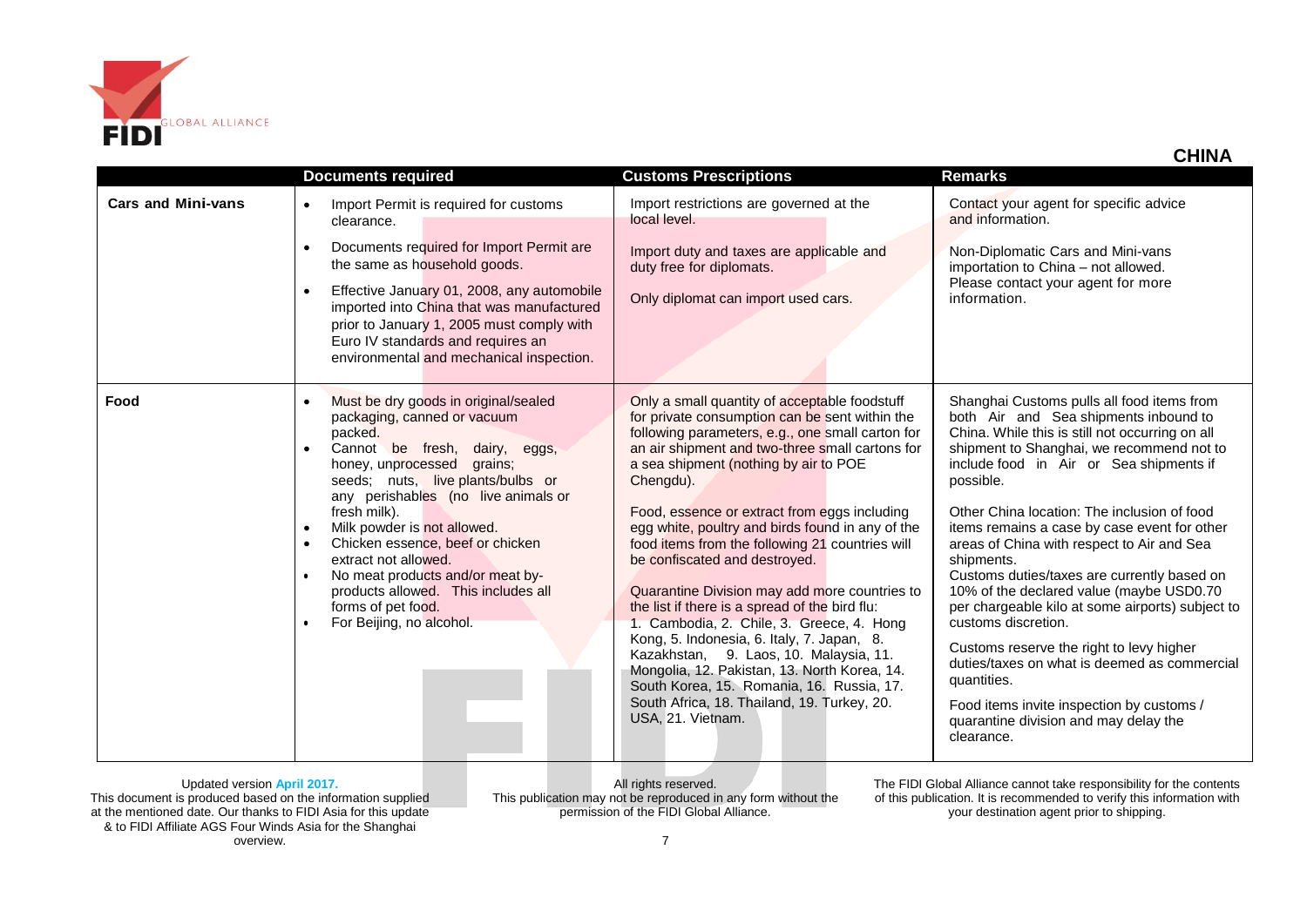

|                                                                                                                    | <b>Documents required</b>                                                                      | <b>Customs Prescriptions</b>                            | Remarks                                                                                                                                                                                                                                                                                                                                                               |
|--------------------------------------------------------------------------------------------------------------------|------------------------------------------------------------------------------------------------|---------------------------------------------------------|-----------------------------------------------------------------------------------------------------------------------------------------------------------------------------------------------------------------------------------------------------------------------------------------------------------------------------------------------------------------------|
|                                                                                                                    |                                                                                                |                                                         | Undesirable items will be confiscated /<br>destroyed without any explanation or refund.<br>Entire shipment may be placed into quarantine<br>inside the customs bonded warehouse for an<br>indefinite period. Additional charges incurred<br>for the quarantine, trucking etc., may amount<br>up to USD500.00 depending on the period and<br>the size of the shipment. |
| <b>Weapons, imitation</b><br>weapons, ammunition,<br>drugs, pornographic and<br>politically subversive<br>material |                                                                                                | Import strictly forbidden.                              |                                                                                                                                                                                                                                                                                                                                                                       |
| <b>Pets</b>                                                                                                        | Documents required are the same as<br>household goods if the pets coming to China<br>by cargo. | Import restrictions are governed at the local<br>level. | Check with our destination agent for specific<br>advice and information.                                                                                                                                                                                                                                                                                              |
| <b>Computers</b>                                                                                                   |                                                                                                |                                                         | PC's with encryption capabilities require<br>approval of software prior to importation.<br>Import of normal PC's and laptops with simple<br>password software for e-mail, windows,<br>Microsoft outlook, etc. as part of a HHG<br>shipment would however not be a problem.<br>Please contact your agent for more details.                                             |

Updated version **April 2017.** This document is produced based on the information supplied at the mentioned date. Our thanks to FIDI Asia for this update & to FIDI Affiliate AGS Four Winds Asia for the Shanghai overview.

All rights reserved. This publication may not be reproduced in any form without the permission of the FIDI Global Alliance.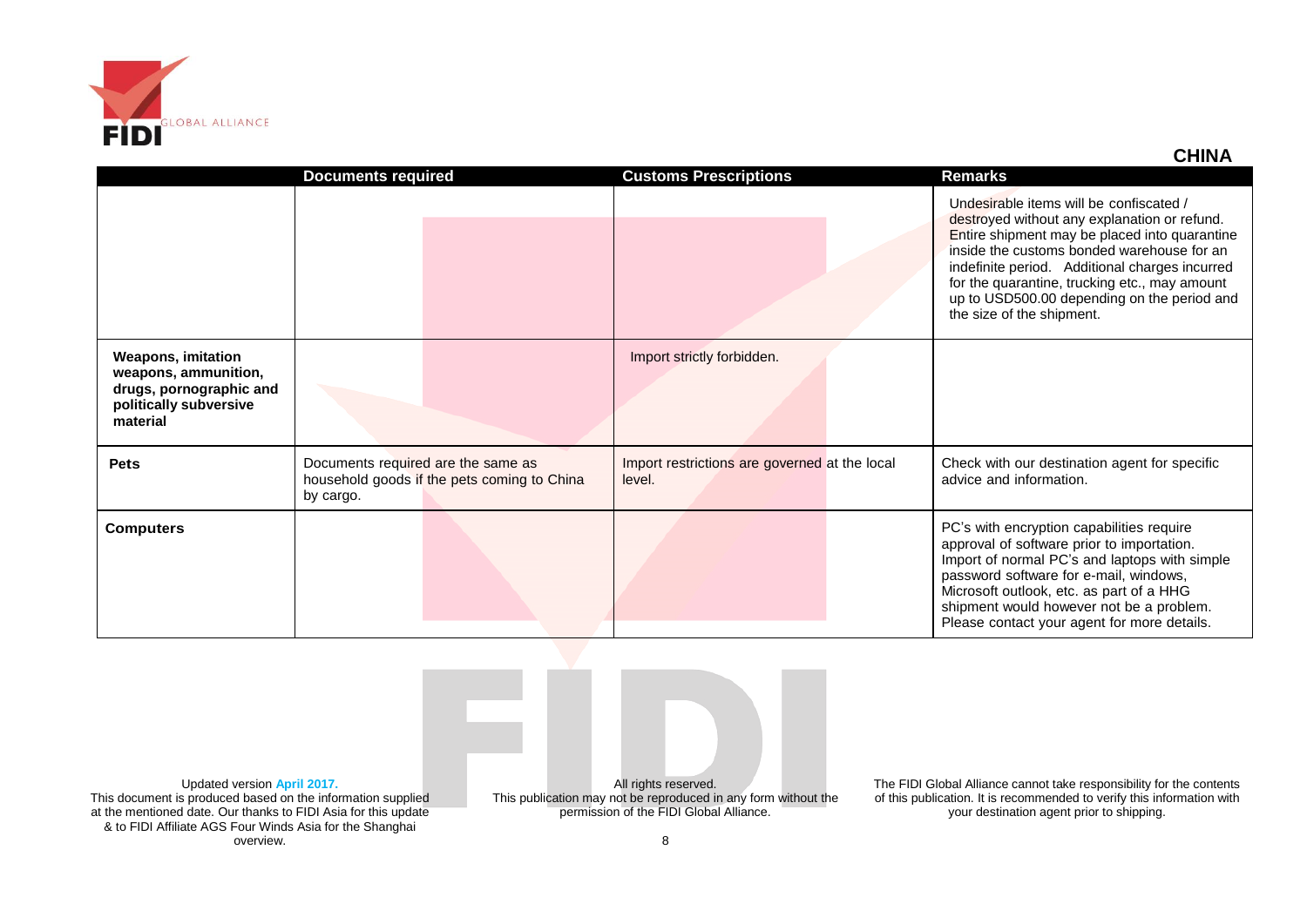

|                       | <b>Documents required</b>                                                                                                                                                         | <b>Customs Prescriptions</b>                                                                                                                                                            | <b>Remarks</b>                                                                                                                                                                                                            |
|-----------------------|-----------------------------------------------------------------------------------------------------------------------------------------------------------------------------------|-----------------------------------------------------------------------------------------------------------------------------------------------------------------------------------------|---------------------------------------------------------------------------------------------------------------------------------------------------------------------------------------------------------------------------|
| <b>Alcohol</b>        | Must be clearly marked on the packing list as<br>wine/alcohol. Separate alcohol/wine list<br>detailing the type of alcohol, year of<br>manufacture, alcohol content and quantity. | Import restrictions are governed at the local level,<br>and will vary from city to city. There are no<br>restrictions on diplomatic shipments.                                          | At present, only Shanghai and Nanjing allow the<br>importation of alcohol via sea shipments. Import<br>duties, alcohol strength and quantity restrictions<br>will also be applicable, and will vary from city to<br>city. |
|                       |                                                                                                                                                                                   |                                                                                                                                                                                         | This information may change with limited notice,<br>so please contact your destination agent for<br>specific advice and information.                                                                                      |
|                       |                                                                                                                                                                                   |                                                                                                                                                                                         | Alcohol importation into other cities in China is<br>strictly prohibited.                                                                                                                                                 |
|                       |                                                                                                                                                                                   |                                                                                                                                                                                         | Alcohol import to Shenzhen is prohibited.                                                                                                                                                                                 |
| <b>Dutiable Items</b> |                                                                                                                                                                                   | All electrical appliances, furniture, lighting<br>fixtures, foodstuffs, golf club, wine/alcohol<br>included in shipments of household & personal<br>effects are subject to import duty. |                                                                                                                                                                                                                           |

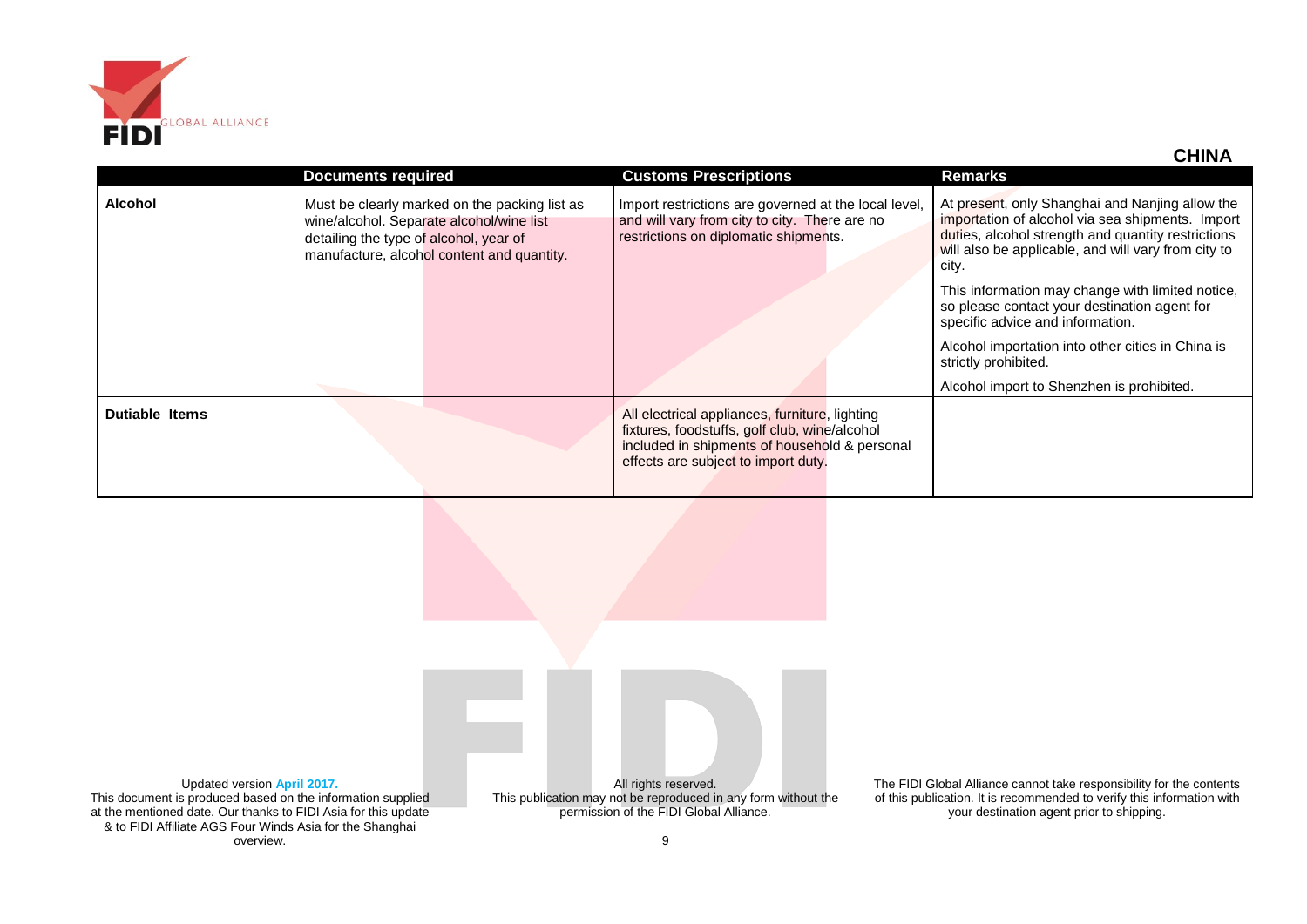

|                                            | <b>Documents required</b> | <b>Customs Prescriptions</b>                                                                                                                                                                                                                                                                                                                                                                                                                                                                                                                                                                                                                                                                                                                                                                                                                                                                                                                                                                                      | <b>Remarks</b>                                                                                                                                                                                                                                                                                                                                                                                                                                                                                                                                                                                                                                            |
|--------------------------------------------|---------------------------|-------------------------------------------------------------------------------------------------------------------------------------------------------------------------------------------------------------------------------------------------------------------------------------------------------------------------------------------------------------------------------------------------------------------------------------------------------------------------------------------------------------------------------------------------------------------------------------------------------------------------------------------------------------------------------------------------------------------------------------------------------------------------------------------------------------------------------------------------------------------------------------------------------------------------------------------------------------------------------------------------------------------|-----------------------------------------------------------------------------------------------------------------------------------------------------------------------------------------------------------------------------------------------------------------------------------------------------------------------------------------------------------------------------------------------------------------------------------------------------------------------------------------------------------------------------------------------------------------------------------------------------------------------------------------------------------|
| <b>Fumigation /</b><br><b>Disinfection</b> |                           | Effective 5 August 2016, all shipments leaving<br>the USA to China (PRC) and South Korea must<br>be disinfected due to the risk of the spread of the<br>Zika virus.<br>Proof of disinfection must be provided at the<br>destination port. Disinfection can take various<br>physical or chemical forms including fumigation,<br>netting, traps, pest management processes and<br>spraying. For more information:<br>http://www.aqsiq.gov.cn/).<br>The General Administration of Quality<br>Supervision, Inspection and Quarantine of the<br>People China requires that wooden packaging<br>material imported into China be either heat<br>treated or fumigated with methyl bromide and<br>properly marked.<br>The new measure follows ISPM-15<br>(International standards for Phytosanitary<br>Measures Publication 15) Guidelines for<br>Regulating Wood Packaging Material in<br>International Trade (aka NIFM-15) to<br>standardise the treatment of wood packing<br>materials used for the transport of goods. | WPM exempt from this regulation includes:<br>Manufactured wood materials such as<br>plywood, particleboard, oriented strand<br>board and fibreboard.<br>2. WPM consisting entirely of wood pieces less<br>than 6mm thick in all and any dimensions,<br>including sawdust, wood-wool and paring<br>etc.<br>If you have questions, please contact agents in<br>China or consult the ISPM publication 15 at:<br>https://www.ippc.int/servlet/CDSServlet?status=<br>ND0zNTlyNSZjdG5faW5mb192aWV3X3NpemU<br>9Y3RuX2luZm9fdmlld19mdW xsJjY9ZW4mMzM<br>9KiYzNz1rb3M~<br>Please contact your destination agent to obtain<br>more information on the requirements. |

Updated version **April 2017.** This document is produced based on the information supplied at the mentioned date. Our thanks to FIDI Asia for this update & to FIDI Affiliate AGS Four Winds Asia for the Shanghai overview.

All rights reserved. This publication may not be reproduced in any form without the permission of the FIDI Global Alliance.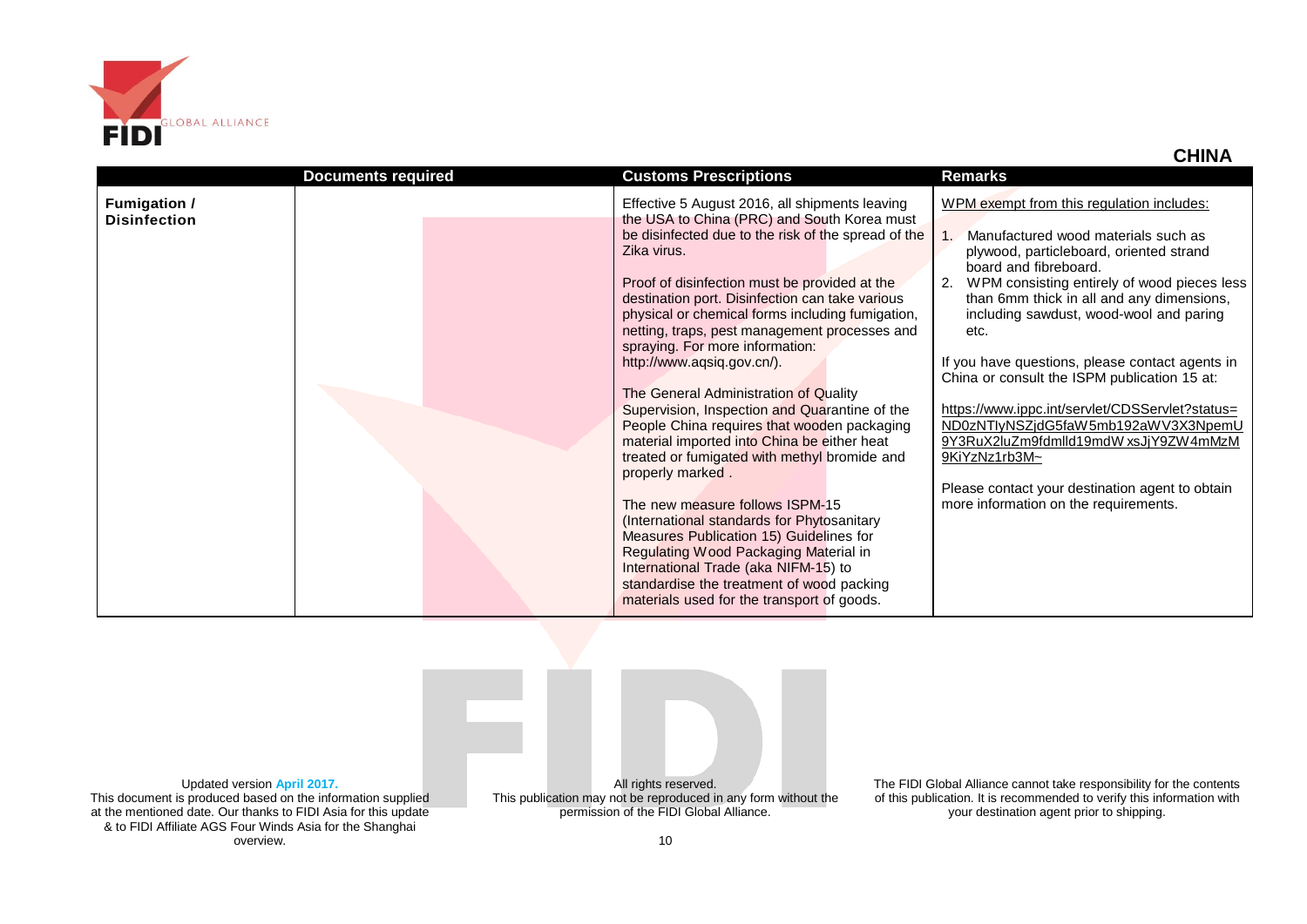

& to FIDI Affiliate AGS Four Winds Asia for the Shanghai overview.

|                                                                                                                                                              |                           |                                                                                                                                                                                                                                                                                                                                                                                                                  | <b>CHINA</b>                                                                                                                                                                                                                                                                                              |
|--------------------------------------------------------------------------------------------------------------------------------------------------------------|---------------------------|------------------------------------------------------------------------------------------------------------------------------------------------------------------------------------------------------------------------------------------------------------------------------------------------------------------------------------------------------------------------------------------------------------------|-----------------------------------------------------------------------------------------------------------------------------------------------------------------------------------------------------------------------------------------------------------------------------------------------------------|
|                                                                                                                                                              | <b>Documents required</b> | <b>Customs Prescriptions</b>                                                                                                                                                                                                                                                                                                                                                                                     | <b>Remarks</b>                                                                                                                                                                                                                                                                                            |
|                                                                                                                                                              |                           | The wood packing material must be marked in a<br>visible location on each article, on at least two<br>opposite sides of the article with a legible and<br>permanent mark in black ink. Labels and<br>adhesives are not allowed. The mark should be<br>as follows:<br>$XX - 000$<br>YY<br>Where XX is the country code, 000 the producer<br>number, YY the treatment type, and AAA the<br>inspection agency logo. |                                                                                                                                                                                                                                                                                                           |
| <b>Antiques</b>                                                                                                                                              |                           |                                                                                                                                                                                                                                                                                                                                                                                                                  | Any customers wishing to import in to China<br>items of Chinese origin that could fall under the<br>new regulations, must register them with the<br>authorities prior to customs release. Anyone<br>not doing so may have great difficulty in later<br>re-exporting these items when they leave<br>China. |
| Updated version April 2017.<br>This document is produced based on the information supplied<br>at the mentioned date. Our thanks to FIDI Asia for this update |                           | All rights reserved.<br>This publication may not be reproduced in any form without the<br>permission of the FIDI Global Alliance.                                                                                                                                                                                                                                                                                | The FIDI Global Alliance cannot take responsibility for the contents<br>of this publication. It is recommended to verify this information with<br>your destination agent prior to shipping.                                                                                                               |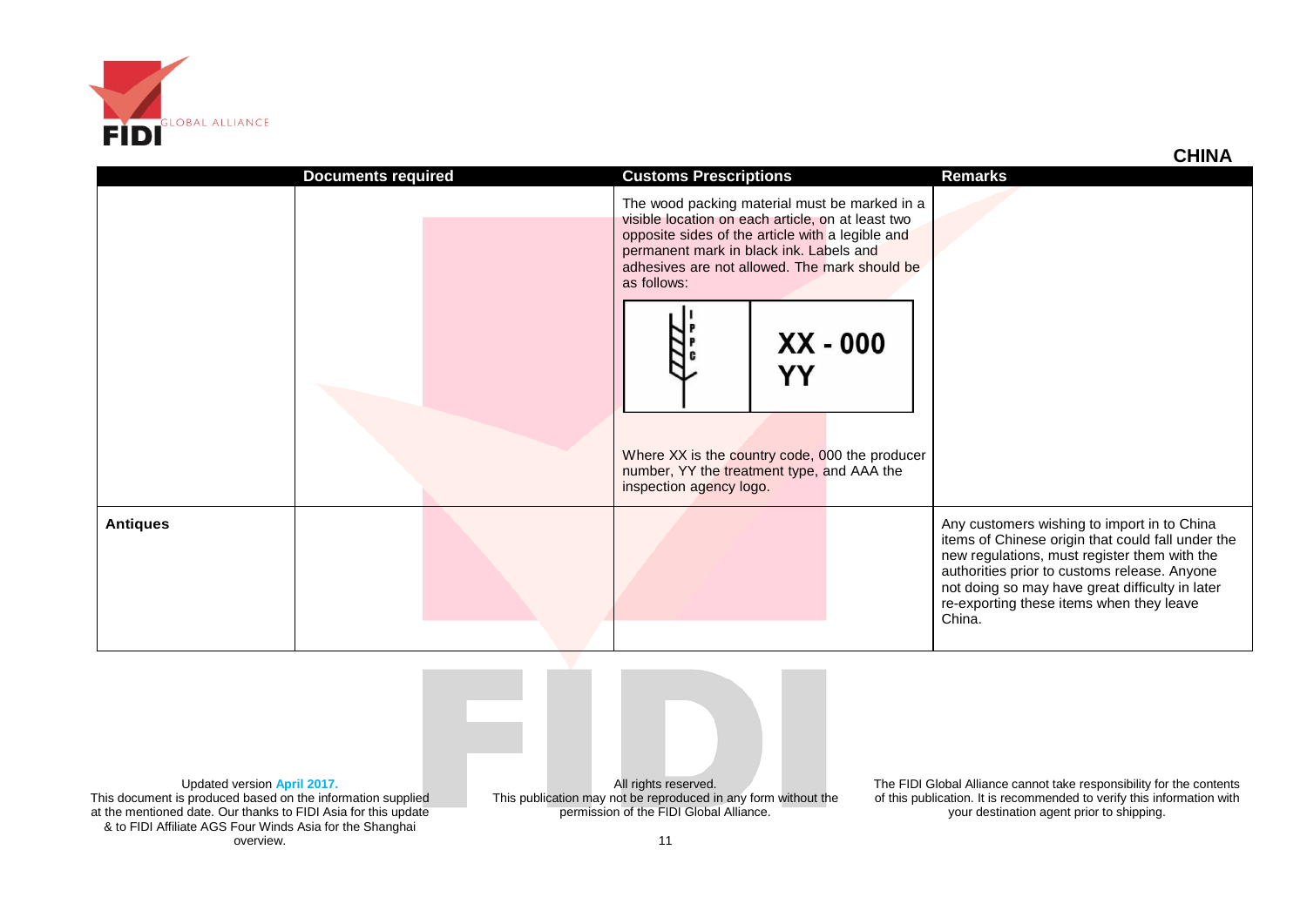

## **Goods Documents required Customs Prescriptions Remarks**

 **CHINA**

**Summary overview of the customs rules applicable for Shanghai ONLY:** 

### ALL SHIPPERS

- 1. All shipments entering China are subject to customs duties.
- 2. All shipments are inspected by x-ray (at minimum) by both customs and quarantine. As such, shippers are advised not to hide any restricted items as these are usually found and can lead to complications, delays and extra costs. As such, please ensure that no items in shipments bound for Shanghai are packed by the shipper and not double-checked for content.
- 3. Customs clearance is quite lengthy and usually takes 10-12 working days.
- 4. On arrival at Shanghai airport, upon first entry or return to China, the shipper should go through customs RED CHANNEL (located after luggage carrousel) and declare their unaccompanied luggage that will follow. Customs will then counter-stamp the "Declaration of Unaccompanied Luggage" which is used to reduce part of the customs duties owed on the shipment.
- 5. Packing lists need to be accurate and complete as well as numbered sequentially.
- 6. Groupage shipments are not allowed to be imported.
- 7. Food is not recommended at all as quarantine tends to be stricter and stricter. All meat and meat by products as well as grains and seeds are automatically confiscated, as well as many products if deemed inappropriate by quarantine officials.
- 8. Non-diplomats cannot import vehicles into China at present as import of second hand vehicles is not permitted by law. Please note that for customs, a new vehicle is considered second hand if the title is in your name. It may be possible for you to import a vehicle on special order via a dealer but not personally.
- 9. Air shipments and Less than Container Load (LCL) shipments should not transit via any other Chinese (air) port prior to their final APOE. Otherwise, they will most likely be sent back to their point of origin. This needs to be taken under careful consideration when booking a shipment as the forwarder needs to understand this routing requirement clearly and ensure it is followed. It is not enough to check that the airline has direct service to the final AOE but one also needs to ensure that they understand routing cannot be changed to transshipment via another airport. Whilst this is not an issue for commercial cargo, this is not allowed for personal effects.

Updated version **April 2017.** This document is produced based on the information supplied at the mentioned date. Our thanks to FIDI Asia for this update & to FIDI Affiliate AGS Four Winds Asia for the Shanghai overview.

All rights reserved. This publication may not be reproduced in any form without the permission of the FIDI Global Alliance.